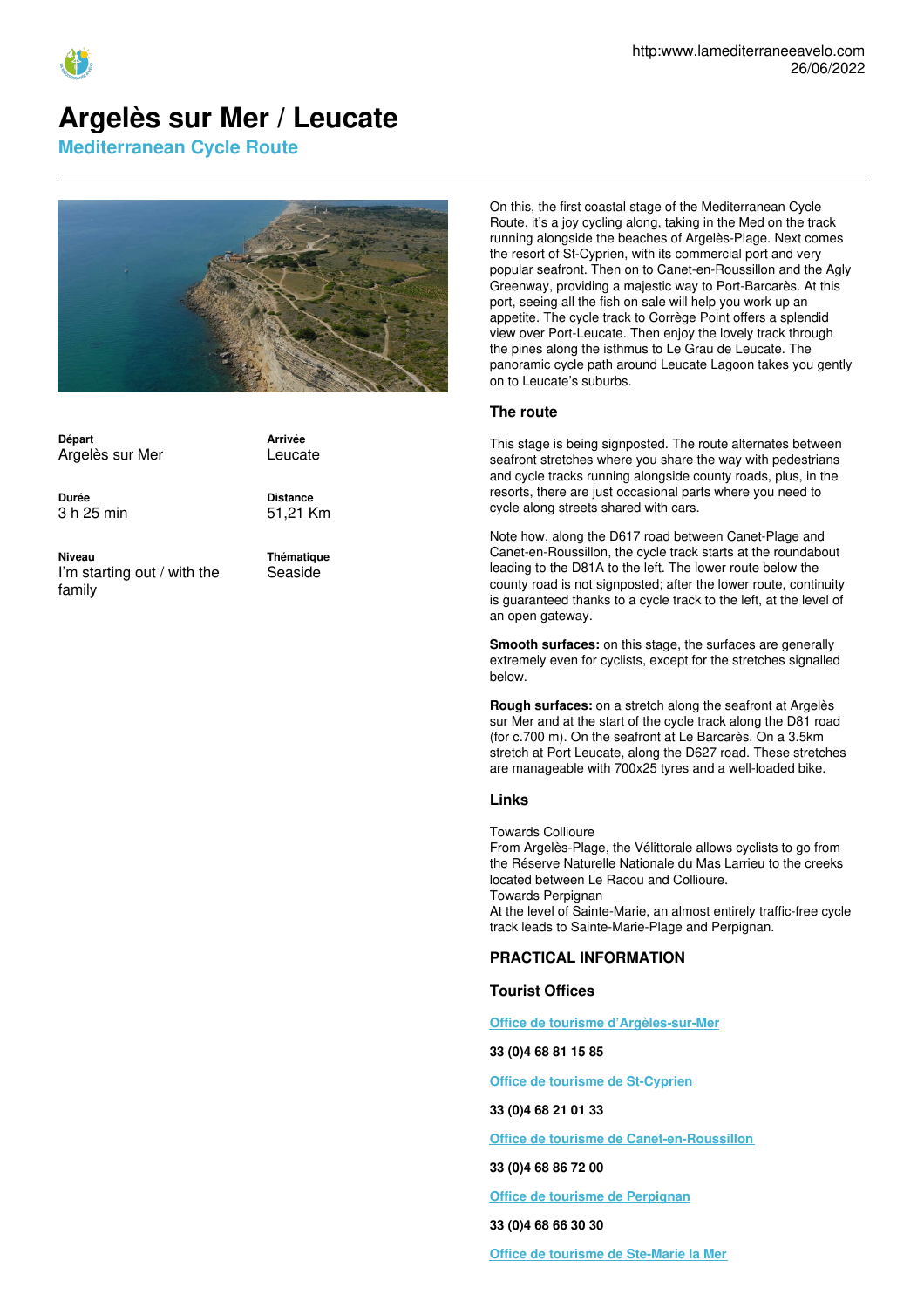**33 (0)4 68 80 14 00**

**Office de [tourisme](http://portbarcares.com/) de Le Barcarès**

**33 (0)4 68 86 16 56**

**Parc naturel régional de la Narbonnaise en [Méditerranée](http://www.parc-naturel-narbonnaise.fr/)**

**33 (0)4 68 42 23 70**

**Office de [tourisme](https://www.tourisme-leucate.fr/) Leucate Méditerranée**

**33 (0)4 68 40 91 31**

# **SNCF railway stations**

Collioure station Argelès station Perpignan station Leucate La Franqui station

**Consult the [timetables](https://www.ter.sncf.com/occitanie)**